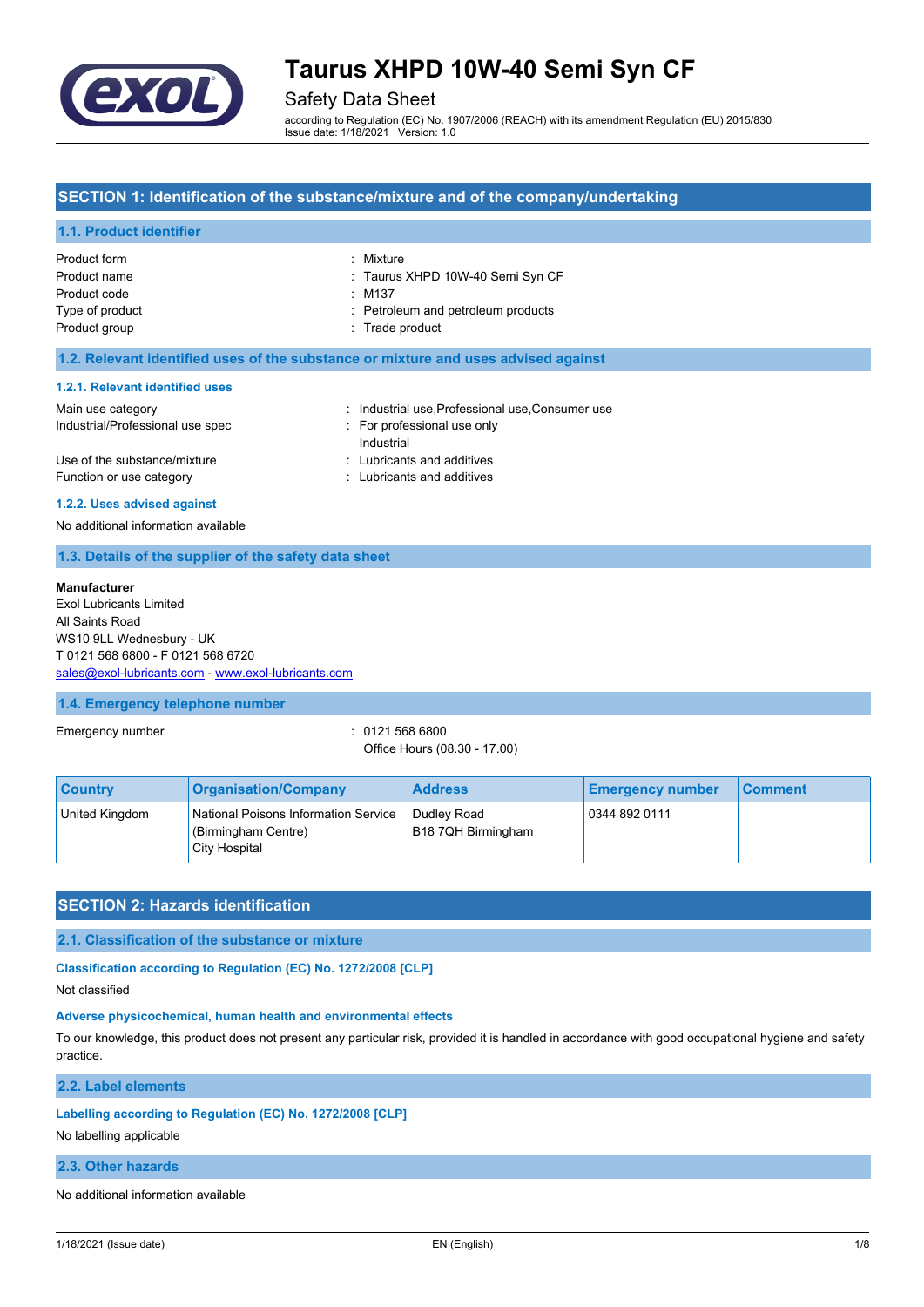# Safety Data Sheet

according to Regulation (EC) No. 1907/2006 (REACH) with its amendment Regulation (EU) 2015/830

# **SECTION 3: Composition/information on ingredients**

## **3.1. Substances**

## Not applicable

## **3.2. Mixtures**

| <b>Name</b>                                                                                                            | <b>Product identifier</b>                                               | $\frac{9}{6}$     | <b>Classification according to</b><br><b>Regulation (EC) No.</b><br>1272/2008 [CLP] |
|------------------------------------------------------------------------------------------------------------------------|-------------------------------------------------------------------------|-------------------|-------------------------------------------------------------------------------------|
| <b>MINERAL OIL</b><br>substance with a Community workplace exposure limit<br>Full tout of H ototomonto: and pootion 16 | (CAS-No.) 64742-54-7<br>(EC-No.) MIXTURE<br>(REACH-no) 01-2119484627-25 | $\geq 7.5 - 5.10$ | Asp. Tox. 1, H304                                                                   |

text of H-statements: see section 16

| <b>SECTION 4: First aid measures</b>                                                                                 |                                                                                                                                                   |  |
|----------------------------------------------------------------------------------------------------------------------|---------------------------------------------------------------------------------------------------------------------------------------------------|--|
| 4.1. Description of first aid measures                                                                               |                                                                                                                                                   |  |
| First-aid measures after inhalation<br>First-aid measures after skin contact<br>First-aid measures after eye contact | : Remove person to fresh air and keep comfortable for breathing.<br>: Wash skin with plenty of water.<br>: Rinse eyes with water as a precaution. |  |
| First-aid measures after ingestion                                                                                   | : Call a poison center or a doctor if you feel unwell.                                                                                            |  |
| 4.2. Most important symptoms and effects, both acute and delayed                                                     |                                                                                                                                                   |  |
| . A fig. of all of the control of the fig. seems of the control of the theory of the fig. (                          |                                                                                                                                                   |  |

No additional information available

**4.3. Indication of any immediate medical attention and special treatment needed**

Treat symptomatically.

| <b>SECTION 5: Firefighting measures</b>                    |                                                                                                                                             |  |  |
|------------------------------------------------------------|---------------------------------------------------------------------------------------------------------------------------------------------|--|--|
| 5.1. Extinguishing media                                   |                                                                                                                                             |  |  |
| Suitable extinguishing media                               | : Water spray. Dry powder. Foam. Carbon dioxide.                                                                                            |  |  |
| 5.2. Special hazards arising from the substance or mixture |                                                                                                                                             |  |  |
| Hazardous decomposition products in case of fire           | : Toxic fumes may be released.                                                                                                              |  |  |
| 5.3. Advice for firefighters                               |                                                                                                                                             |  |  |
| Protection during firefighting                             | : Do not attempt to take action without suitable protective equipment. Self-contained<br>breathing apparatus. Complete protective clothing. |  |  |

| <b>SECTION 6: Accidental release measures</b>                            |                                                                                                                                                                |  |
|--------------------------------------------------------------------------|----------------------------------------------------------------------------------------------------------------------------------------------------------------|--|
| 6.1. Personal precautions, protective equipment and emergency procedures |                                                                                                                                                                |  |
| 6.1.1. For non-emergency personnel                                       |                                                                                                                                                                |  |
| Emergency procedures                                                     | Ventilate spillage area.                                                                                                                                       |  |
| 6.1.2. For emergency responders                                          |                                                                                                                                                                |  |
| Protective equipment                                                     | : Do not attempt to take action without suitable protective equipment. For further information<br>refer to section 8: "Exposure controls/personal protection". |  |
| <b>6.2. Environmental precautions</b>                                    |                                                                                                                                                                |  |

Avoid release to the environment.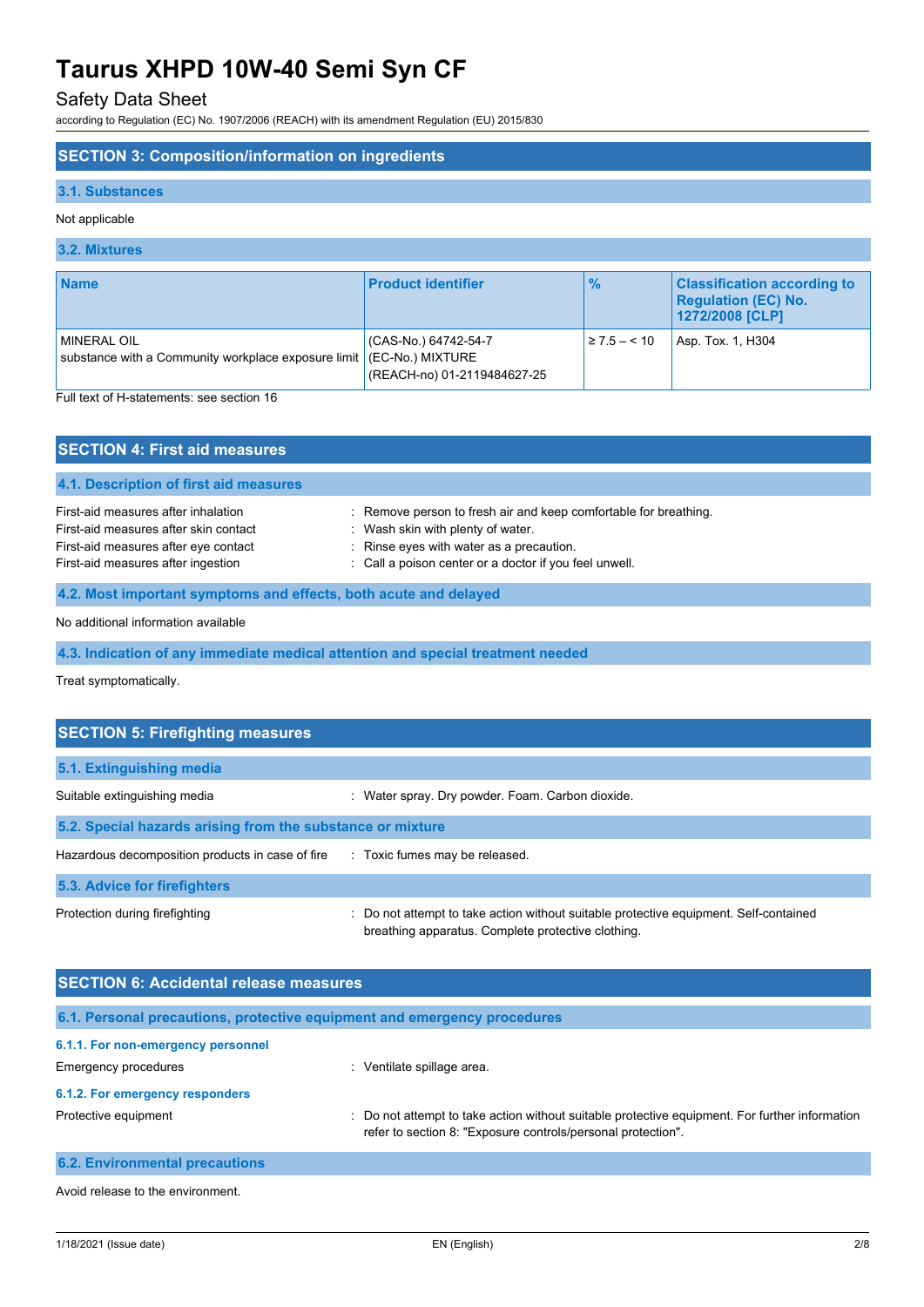# Safety Data Sheet

according to Regulation (EC) No. 1907/2006 (REACH) with its amendment Regulation (EU) 2015/830

| 6.3. Methods and material for containment and cleaning up |                                                                                                                  |  |
|-----------------------------------------------------------|------------------------------------------------------------------------------------------------------------------|--|
| Methods for cleaning up<br>Other information              | Take up liquid spill into absorbent material.<br>: Dispose of materials or solid residues at an authorized site. |  |
| 6.4. Reference to other sections                          |                                                                                                                  |  |

For further information refer to section 13.

| <b>SECTION 7: Handling and storage</b>                            |                                                                                                                                                                                              |  |
|-------------------------------------------------------------------|----------------------------------------------------------------------------------------------------------------------------------------------------------------------------------------------|--|
| 7.1. Precautions for safe handling                                |                                                                                                                                                                                              |  |
| Precautions for safe handling<br>Hygiene measures                 | : Ensure good ventilation of the work station. Wear personal protective equipment.<br>: Do not eat, drink or smoke when using this product. Always wash hands after handling the<br>product. |  |
| 7.2. Conditions for safe storage, including any incompatibilities |                                                                                                                                                                                              |  |
| Storage conditions                                                | : Store in a well-ventilated place. Keep cool.                                                                                                                                               |  |

**7.3. Specific end use(s)**

No additional information available

# **SECTION 8: Exposure controls/personal protection**

# **8.1. Control parameters**

### **8.1.1 National occupational exposure and biological limit values**

| <b>MINERAL OIL (64742-54-7)</b>                           |                      |  |
|-----------------------------------------------------------|----------------------|--|
| <b>EU - Indicative Occupational Exposure Limit (IOEL)</b> |                      |  |
| Local name                                                | Oil mist             |  |
| <b>IOEL TWA</b>                                           | $5 \text{ mg/m}^3$   |  |
| <b>IOEL STEL</b>                                          | 10 mg/m <sup>3</sup> |  |

### **8.1.2. Recommended monitoring procedures**

No additional information available

### **8.1.3. Air contaminants formed**

No additional information available

### **8.1.4. DNEL and PNEC**

No additional information available

### **8.1.5. Control banding**

No additional information available

### **8.2. Exposure controls**

### **8.2.1. Appropriate engineering controls**

### **Appropriate engineering controls:**

Ensure good ventilation of the work station.

## **8.2.2. Personal protection equipment**

# **Personal protective equipment symbol(s):**

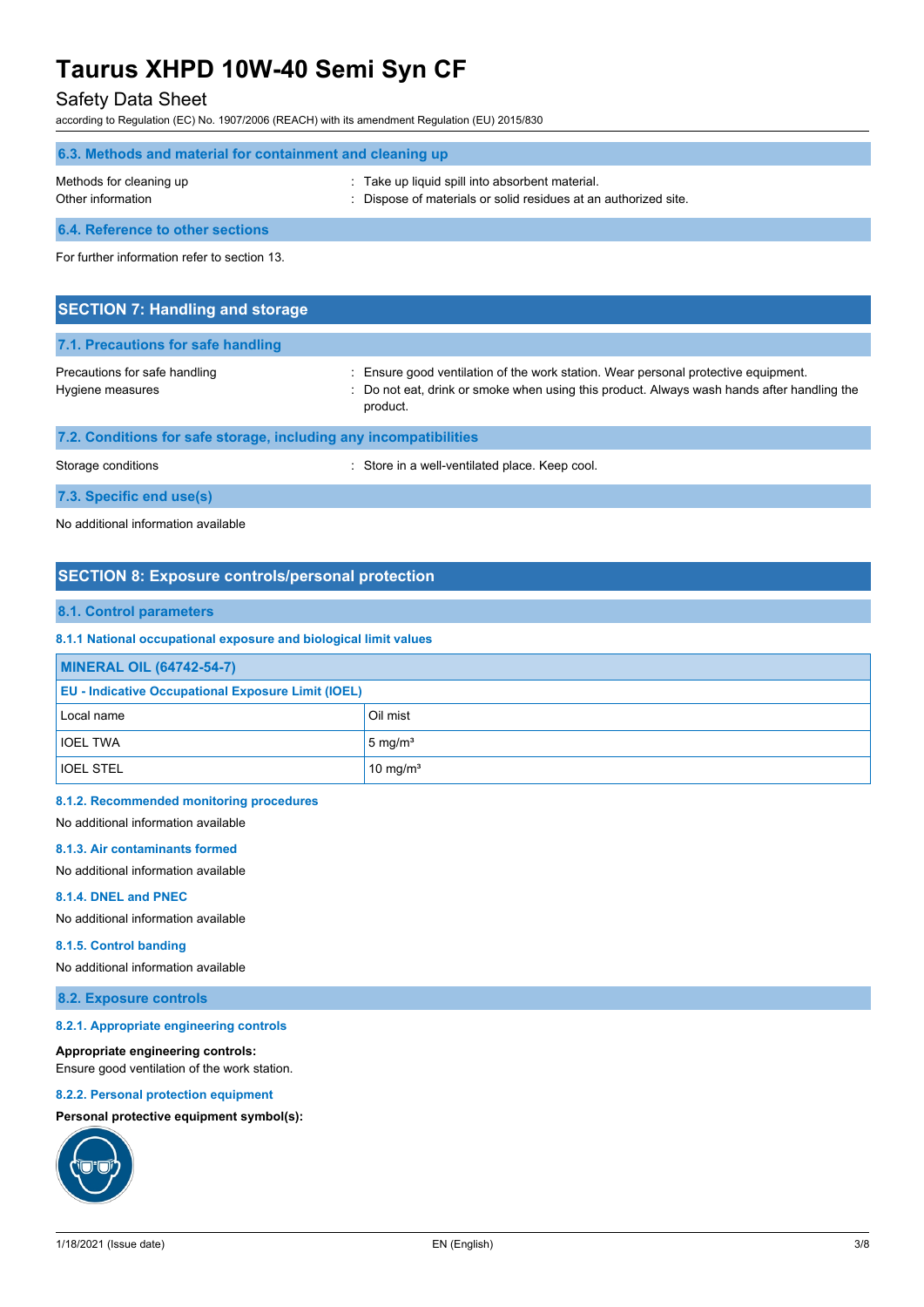# Safety Data Sheet

according to Regulation (EC) No. 1907/2006 (REACH) with its amendment Regulation (EU) 2015/830

### **8.2.2.1. Eye and face protection**

# **Eye protection:**

Safety glasses

### **8.2.2.2. Skin protection**

# **Skin and body protection:**

Wear suitable protective clothing

# **Hand protection:**

Protective gloves

### **8.2.2.3. Respiratory protection**

### **Respiratory protection:**

In case of insufficient ventilation, wear suitable respiratory equipment

### **8.2.2.4. Thermal hazards**

No additional information available

### **8.2.3. Environmental exposure controls**

# **Environmental exposure controls:**

Avoid release to the environment.

| <b>SECTION 9: Physical and chemical properties</b>         |                                      |  |
|------------------------------------------------------------|--------------------------------------|--|
| 9.1. Information on basic physical and chemical properties |                                      |  |
| Physical state                                             | : Liquid                             |  |
| Colour                                                     | brown.                               |  |
| Odour                                                      | : Characteristic odour.              |  |
| Odour threshold                                            | No data available                    |  |
| рH                                                         | : No data available                  |  |
| Relative evaporation rate (butylacetate=1)                 | : No data available                  |  |
| Melting point                                              | : $<$ -33 °C                         |  |
| Freezing point                                             | : No data available                  |  |
| Boiling point                                              | No data available                    |  |
| Flash point                                                | : 228 °C                             |  |
| Auto-ignition temperature                                  | : No data available                  |  |
| Decomposition temperature                                  | : No data available                  |  |
| Flammability (solid, gas)                                  | : Not applicable                     |  |
| Vapour pressure                                            | : No data available                  |  |
| Relative vapour density at 20 °C                           | : No data available                  |  |
| Relative density                                           | : 0.891 @ 20 deg C                   |  |
| Solubility                                                 | insoluble in water.                  |  |
| Partition coefficient n-octanol/water (Log Pow)            | : No data available                  |  |
| Viscosity, kinematic                                       | : 97.5 mm <sup>2</sup> /s @ 40 deg C |  |
| Viscosity, dynamic                                         | : No data available                  |  |
| Explosive properties                                       | No data available                    |  |
| Oxidising properties                                       | : No data available                  |  |
| Explosive limits                                           | : No data available                  |  |

# **9.2. Other information**

No additional information available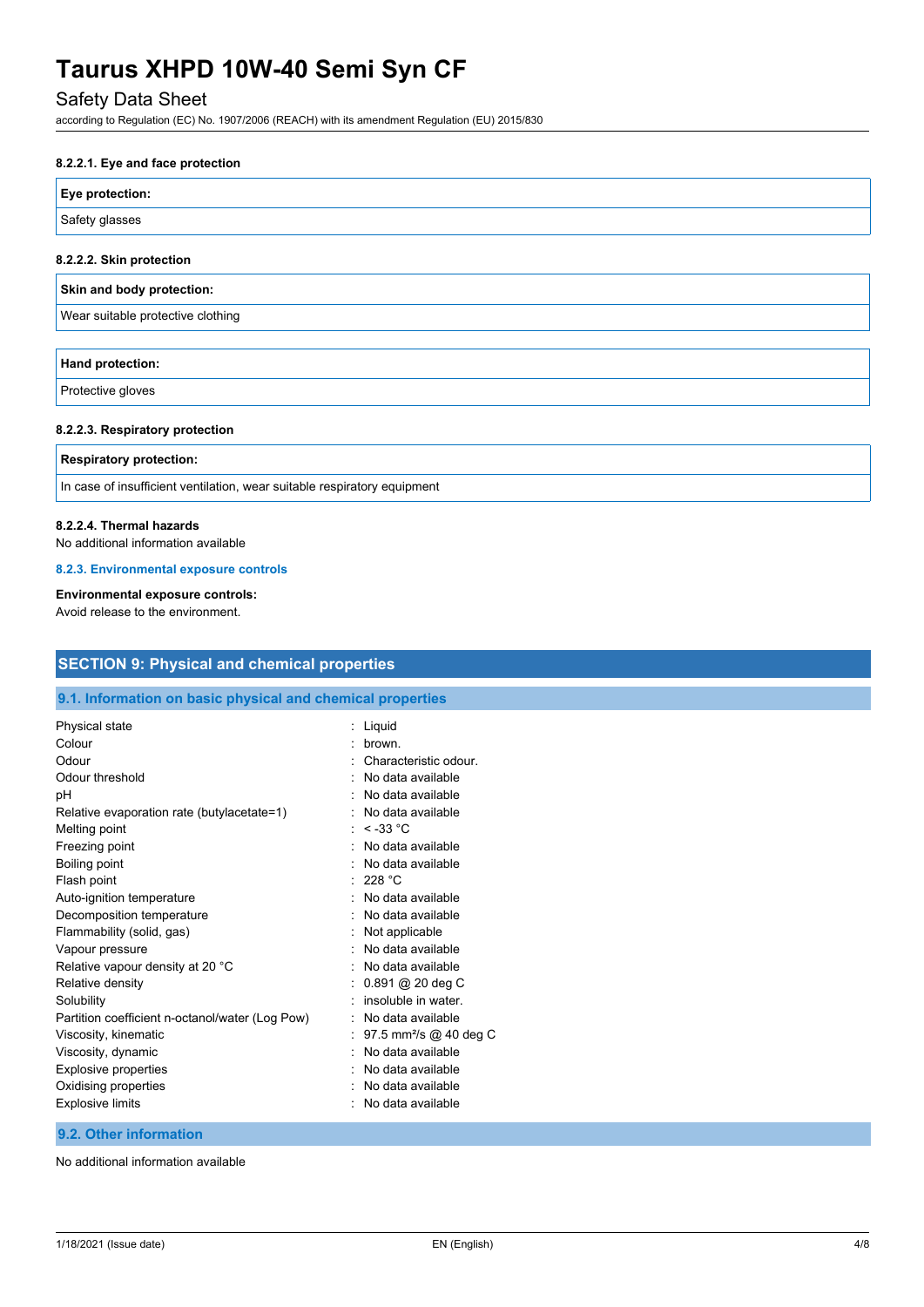# Safety Data Sheet

according to Regulation (EC) No. 1907/2006 (REACH) with its amendment Regulation (EU) 2015/830

## **SECTION 10: Stability and reactivity**

### **10.1. Reactivity**

The product is non-reactive under normal conditions of use, storage and transport.

# **10.2. Chemical stability**

Stable under normal conditions.

**10.3. Possibility of hazardous reactions**

No dangerous reactions known under normal conditions of use.

**10.4. Conditions to avoid**

None under recommended storage and handling conditions (see section 7).

### **10.5. Incompatible materials**

No additional information available

**10.6. Hazardous decomposition products**

Under normal conditions of storage and use, hazardous decomposition products should not be produced.

# **SECTION 11: Toxicological information**

### **11.1 Information on toxicological effects**

| Acute toxicity (oral)<br>Acute toxicity (dermal)<br>Acute toxicity (inhalation)                                                              | Not classified<br>Not classified<br>· Not classified                                           |
|----------------------------------------------------------------------------------------------------------------------------------------------|------------------------------------------------------------------------------------------------|
| Skin corrosion/irritation<br>Serious eye damage/irritation<br>Respiratory or skin sensitisation<br>Germ cell mutagenicity<br>Carcinogenicity | · Not classified<br>: Not classified<br>: Not classified<br>Not classified<br>: Not classified |
| Reproductive toxicity                                                                                                                        | Not classified                                                                                 |
| STOT-single exposure                                                                                                                         | · Not classified                                                                               |
| STOT-repeated exposure                                                                                                                       | Not classified                                                                                 |
| Aspiration hazard                                                                                                                            | Not classified                                                                                 |
| <b>Taurus XHPD 10W-40 Semi Syn CF</b>                                                                                                        |                                                                                                |

| Taurus XHPD 10W-40 Semi Syn CF |                                    |
|--------------------------------|------------------------------------|
| Viscosity, kinematic           | 97.5 mm <sup>2</sup> /s @ 40 deg C |
|                                |                                    |

| <b>SECTION 12: Ecological information</b>                                              |                                                                                                                            |  |  |
|----------------------------------------------------------------------------------------|----------------------------------------------------------------------------------------------------------------------------|--|--|
| 12.1. Toxicity                                                                         |                                                                                                                            |  |  |
| Ecology - general                                                                      | : The product is not considered harmful to aguatic organisms nor to cause long-term adverse<br>effects in the environment. |  |  |
| Hazardous to the aquatic environment, short-term<br>(acute)                            | : Not classified                                                                                                           |  |  |
| Hazardous to the aquatic environment, long-term<br>(chronic)<br>Not rapidly degradable | : Not classified                                                                                                           |  |  |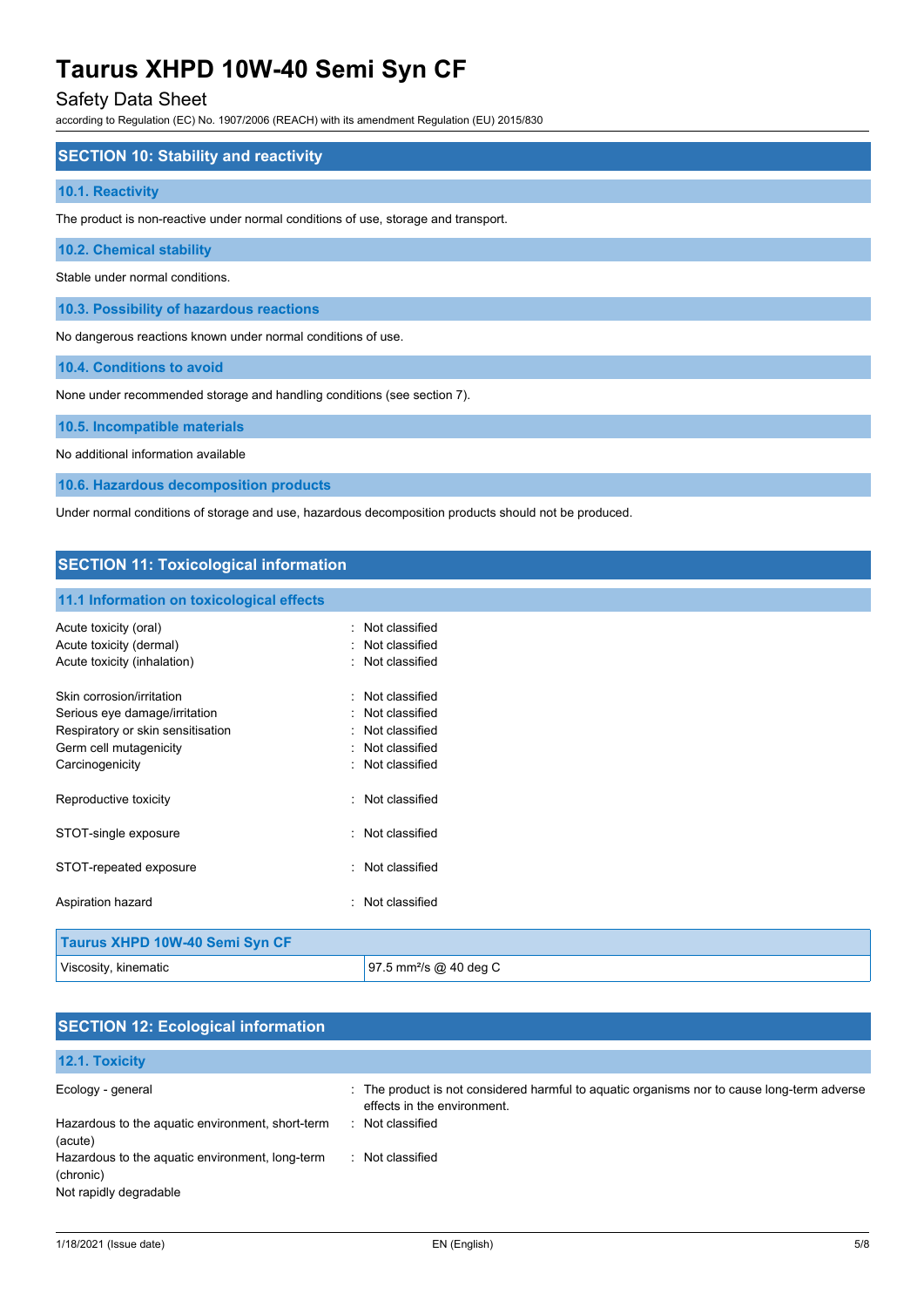# Safety Data Sheet

according to Regulation (EC) No. 1907/2006 (REACH) with its amendment Regulation (EU) 2015/830

| 12.2. Persistence and degradability      |  |  |
|------------------------------------------|--|--|
| No additional information available      |  |  |
| 12.3. Bioaccumulative potential          |  |  |
| No additional information available      |  |  |
| 12.4. Mobility in soil                   |  |  |
| No additional information available      |  |  |
| 12.5. Results of PBT and vPvB assessment |  |  |
| No additional information available      |  |  |
| 12.6. Other adverse effects              |  |  |

No additional information available

| <b>SECTION 13: Disposal considerations</b> |  |
|--------------------------------------------|--|
| 13.1. Waste treatment methods              |  |

Waste treatment methods : Dispose of contents/container in accordance with licensed collector's sorting instructions.

# **SECTION 14: Transport information**

| In accordance with ADR / IMDG / IATA / ADN / RID |                |                |                |                |
|--------------------------------------------------|----------------|----------------|----------------|----------------|
| <b>ADR</b>                                       | <b>IMDG</b>    | <b>IATA</b>    | <b>ADN</b>     | <b>RID</b>     |
| 14.1. UN number                                  |                |                |                |                |
| Not applicable                                   | Not applicable | Not applicable | Not applicable | Not applicable |
| 14.2. UN proper shipping name                    |                |                |                |                |
| Not applicable                                   | Not applicable | Not applicable | Not applicable | Not applicable |
| 14.3. Transport hazard class(es)                 |                |                |                |                |
| Not applicable                                   | Not applicable | Not applicable | Not applicable | Not applicable |
| 14.4. Packing group                              |                |                |                |                |
| Not applicable                                   | Not applicable | Not applicable | Not applicable | Not applicable |
| <b>14.5. Environmental hazards</b>               |                |                |                |                |
| Not applicable                                   | Not applicable | Not applicable | Not applicable | Not applicable |
| No supplementary information available           |                |                |                |                |

**14.6. Special precautions for user**

**Overland transport** Not applicable **Transport by sea** Not applicable **Air transport** Not applicable **Inland waterway transport** Not applicable **Rail transport** Not applicable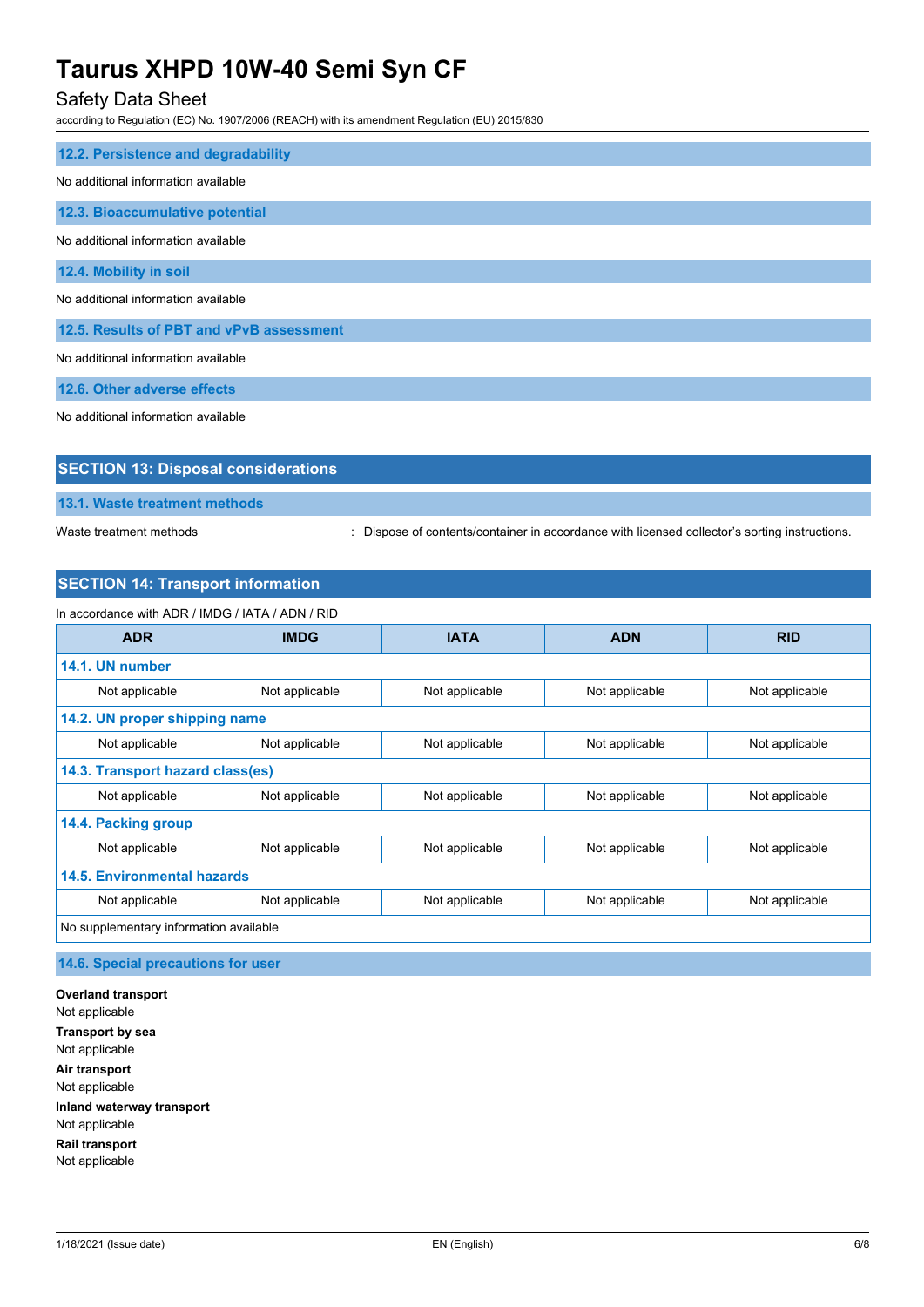# Safety Data Sheet

according to Regulation (EC) No. 1907/2006 (REACH) with its amendment Regulation (EU) 2015/830

### **14.7. Transport in bulk according to Annex II of Marpol and the IBC Code**

### Not applicable

# **SECTION 15: Regulatory information**

**15.1. Safety, health and environmental regulations/legislation specific for the substance or mixture**

### **15.1.1. EU-Regulations**

Contains no REACH substances with Annex XVII restrictions

Contains no substance on the REACH candidate list

Contains no REACH Annex XIV substances

Contains no substance subject to Regulation (EU) No 649/2012 of the European Parliament and of the Council of 4 July 2012 concerning the export and import of hazardous chemicals.

Contains no substance subject to Regulation (EU) No 2019/1021 of the European Parliament and of the Council of 20 June 2019 on persistent organic pollutants

## **15.1.2. National regulations**

No additional information available

**15.2. Chemical safety assessment**

No chemical safety assessment has been carried out

# **SECTION 16: Other information**

| Abbreviations and acronyms: |                                                                                                 |
|-----------------------------|-------------------------------------------------------------------------------------------------|
| <b>ADN</b>                  | European Agreement concerning the International Carriage of Dangerous Goods by Inland Waterways |
| <b>ADR</b>                  | European Agreement concerning the International Carriage of Dangerous Goods by Road             |
| <b>ATE</b>                  | <b>Acute Toxicity Estimate</b>                                                                  |
| <b>BCF</b>                  | <b>Bioconcentration factor</b>                                                                  |
| <b>BLV</b>                  | Biological limit value                                                                          |
| <b>BOD</b>                  | Biochemical oxygen demand (BOD)                                                                 |
| COD                         | Chemical oxygen demand (COD)                                                                    |
| <b>DMEL</b>                 | Derived Minimal Effect level                                                                    |
| <b>DNEL</b>                 | Derived-No Effect Level                                                                         |
| EC-No.                      | European Community number                                                                       |
| <b>EC50</b>                 | Median effective concentration                                                                  |
| <b>EN</b>                   | European Standard                                                                               |
| <b>IARC</b>                 | International Agency for Research on Cancer                                                     |
| <b>IATA</b>                 | International Air Transport Association                                                         |
| <b>IMDG</b>                 | International Maritime Dangerous Goods                                                          |
| <b>LC50</b>                 | Median lethal concentration                                                                     |
| LD50                        | Median lethal dose                                                                              |
| <b>LOAEL</b>                | Lowest Observed Adverse Effect Level                                                            |
| <b>NOAEC</b>                | No-Observed Adverse Effect Concentration                                                        |
| <b>NOAEL</b>                | No-Observed Adverse Effect Level                                                                |
| <b>NOEC</b>                 | No-Observed Effect Concentration                                                                |